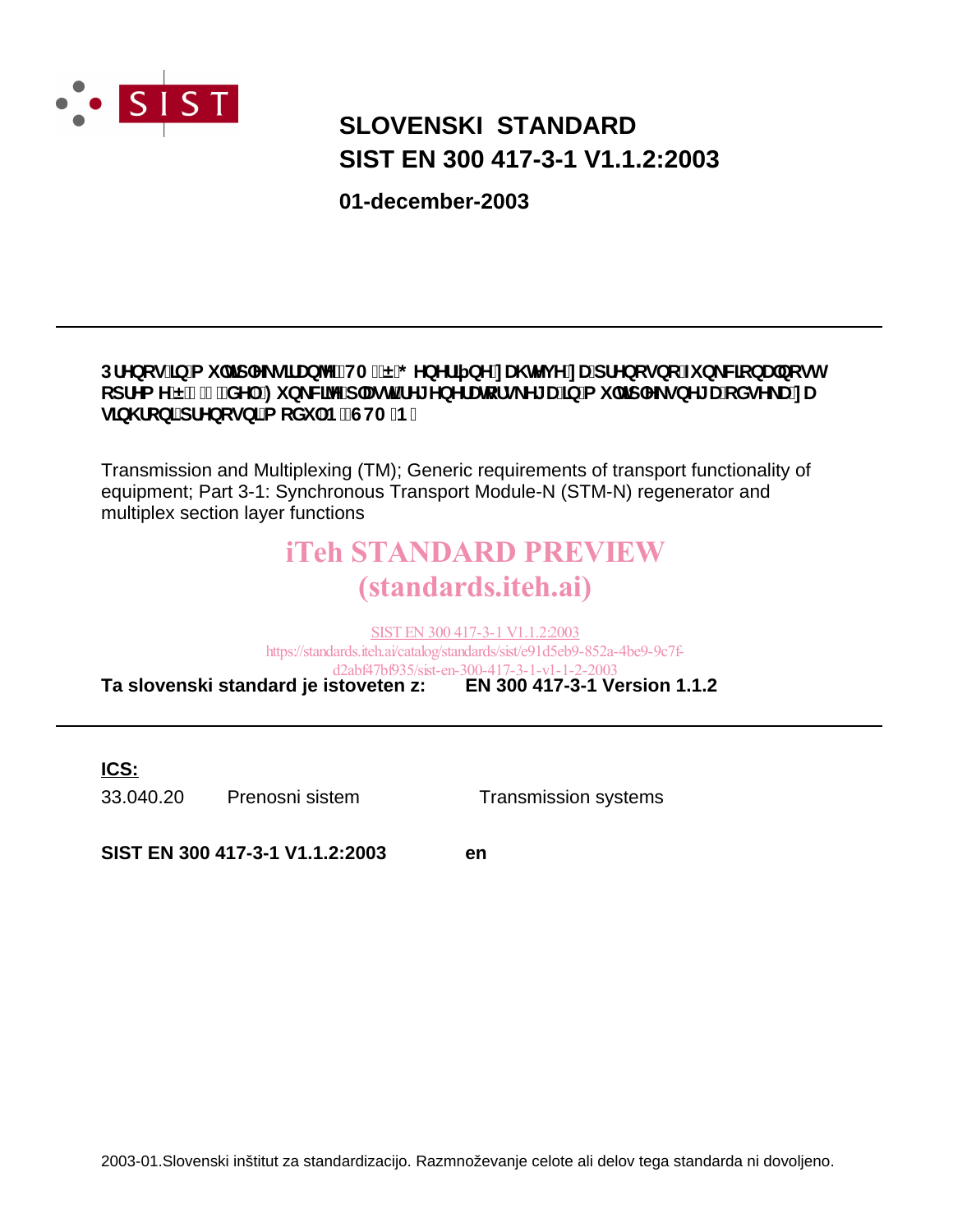## iTeh STANDARD PREVIEW (standards.iteh.ai)

SIST EN 300 417-3-1 V1.1.2:2003 https://standards.iteh.ai/catalog/standards/sist/e91d5eb9-852a-4be9-9c7fd2abf47bf935/sist-en-300-417-3-1-v1-1-2-2003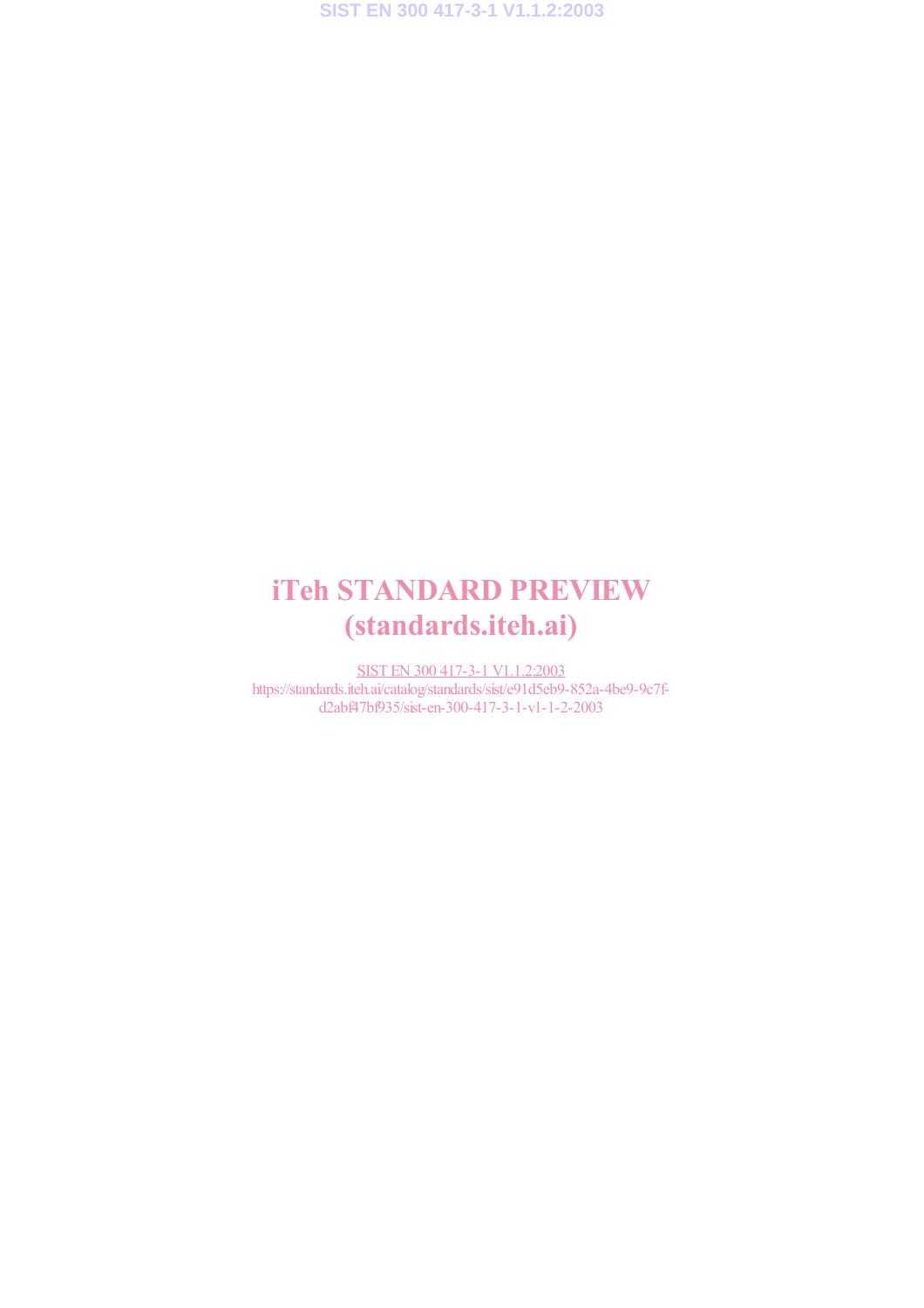# EN 300 417-3-1 V1.1.2 (1998-11)

European Standard (Telecommunications series)

**Transmission and Multiplexing (TM); Generic requirements of transport functionality of equipment; Part 3-1: Synchronous Transport Module-N (STM-N) regenerator and multiplex section layer functions**

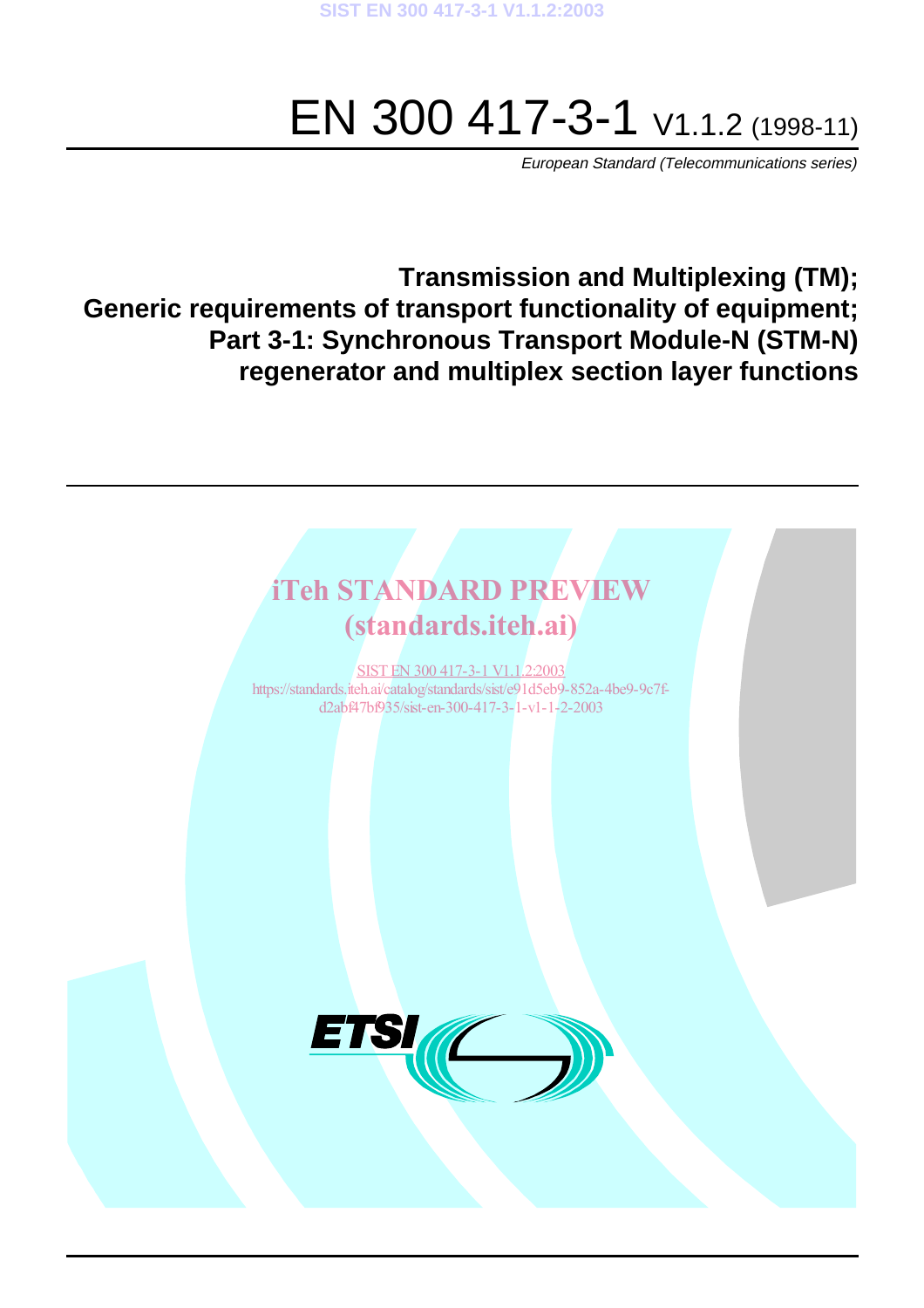Reference REN/TM-01015-3-1 (3v0r9idc.PDF)

Keywords

Transmission, SDH, interface

**ETSI**

Postal address iTeh-06921 Sophia Antipolis Cedex FRANCE EW

#### Office address (standardardseh.ai)

650 Route des Lucioles - Sophia Antipolis Valbonne<del>,</del> FRANCE Tel.: +33 4 92 94 42 00 Fax: +33 4 93 65 47 16 Siret N° 348 623 562 00017 - NAF 742 C Association à but non lucratif enregistrée à la Sous-Préfecture de Grasse (06) N° 7803/88  $SIST E$  albonne  $7.5$  KANCE  $2.2003$ https://standards.iteh.ai/catalog/standards.iteh.ai/catalogy/35309342a-4be9-9c7fd2ab4336dationsasbutnonDuclatif-enregistree-2-12003

Internet

secretariat@etsi.fr http://www.etsi.org

**Copyright Notification**

No part may be reproduced except as authorized by written permission. The copyright and the foregoing restriction extend to reproduction in all media.

> © European Telecommunications Standards Institute 1998. All rights reserved.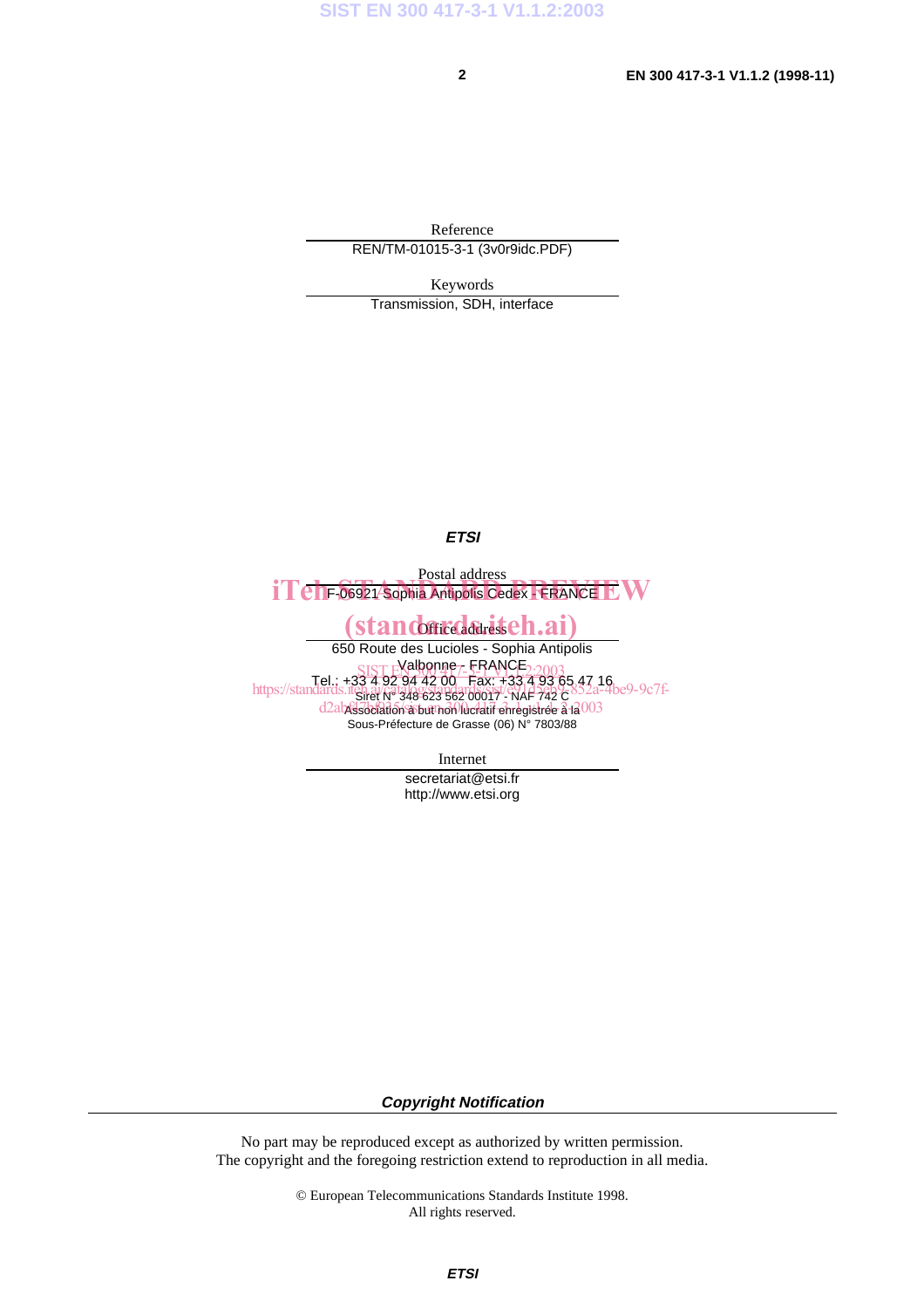## **Contents**

| $\mathbf{1}$   |                                                                                           |  |
|----------------|-------------------------------------------------------------------------------------------|--|
| 2              |                                                                                           |  |
| 3              |                                                                                           |  |
| 3.1            |                                                                                           |  |
| 3.2            |                                                                                           |  |
| 3.3            |                                                                                           |  |
| 3.4            |                                                                                           |  |
| 4              |                                                                                           |  |
| 4.1            |                                                                                           |  |
| 4.2            |                                                                                           |  |
| 4.2.1          |                                                                                           |  |
| 4.2.2          |                                                                                           |  |
| 4.3            |                                                                                           |  |
| 4.3.1          | STM-1 Regenerator Section to Multiplex Section Adaptation Source RS1/MS1_A_So  18         |  |
| 4.3.2          |                                                                                           |  |
| 4.3.3          |                                                                                           |  |
| 4.3.4          |                                                                                           |  |
| 4.3.5          |                                                                                           |  |
| 4.3.6          |                                                                                           |  |
| 4.3.7          |                                                                                           |  |
| 4.3.8          |                                                                                           |  |
| 5              |                                                                                           |  |
| 5.1            |                                                                                           |  |
| 5.2            |                                                                                           |  |
| 5.2.1          |                                                                                           |  |
| 5.2.2          |                                                                                           |  |
| 5.3            |                                                                                           |  |
| 5.3.1          |                                                                                           |  |
| 5.3.2          |                                                                                           |  |
| 5.3.3          |                                                                                           |  |
| 5.3.4          |                                                                                           |  |
| 5.3.5          |                                                                                           |  |
| 5.3.6          |                                                                                           |  |
| 5.3.7<br>5.3.8 | STM-1 Multiplex Section to Synchronization Distribution Adaptation Source MS1/SD_A_So  41 |  |
| 5.3.9          | STM-1 Multiplex Section to Synchronization Distribution Adaptation Sink MS1/SD_A_Sk  41   |  |
| 5.4            |                                                                                           |  |
| 5.5            |                                                                                           |  |
| 5.5.1          |                                                                                           |  |
| 5.5.1.1        | STM-1 Multiplex Section 1+1 Linear Trail Protection Connection MS1P1+1_C  41              |  |
| 5.5.1.2        | STM-1 Multiplex Section 1:n Linear Trail Protection Connection MS1P1:n_C 44               |  |
| 5.5.2          |                                                                                           |  |
| 5.5.2.1        |                                                                                           |  |
| 5.5.2.2        |                                                                                           |  |
| 5.5.3          |                                                                                           |  |
| 5.5.3.1        | STM-1 Multiplex Section to STM-1 Multiplex Section Protection Layer Adaptation Source     |  |
|                |                                                                                           |  |
| 5.5.3.2        | STM-1 Multiplex Section to STM-1 Multiplex Section Protection Layer Adaptation Sink       |  |
|                |                                                                                           |  |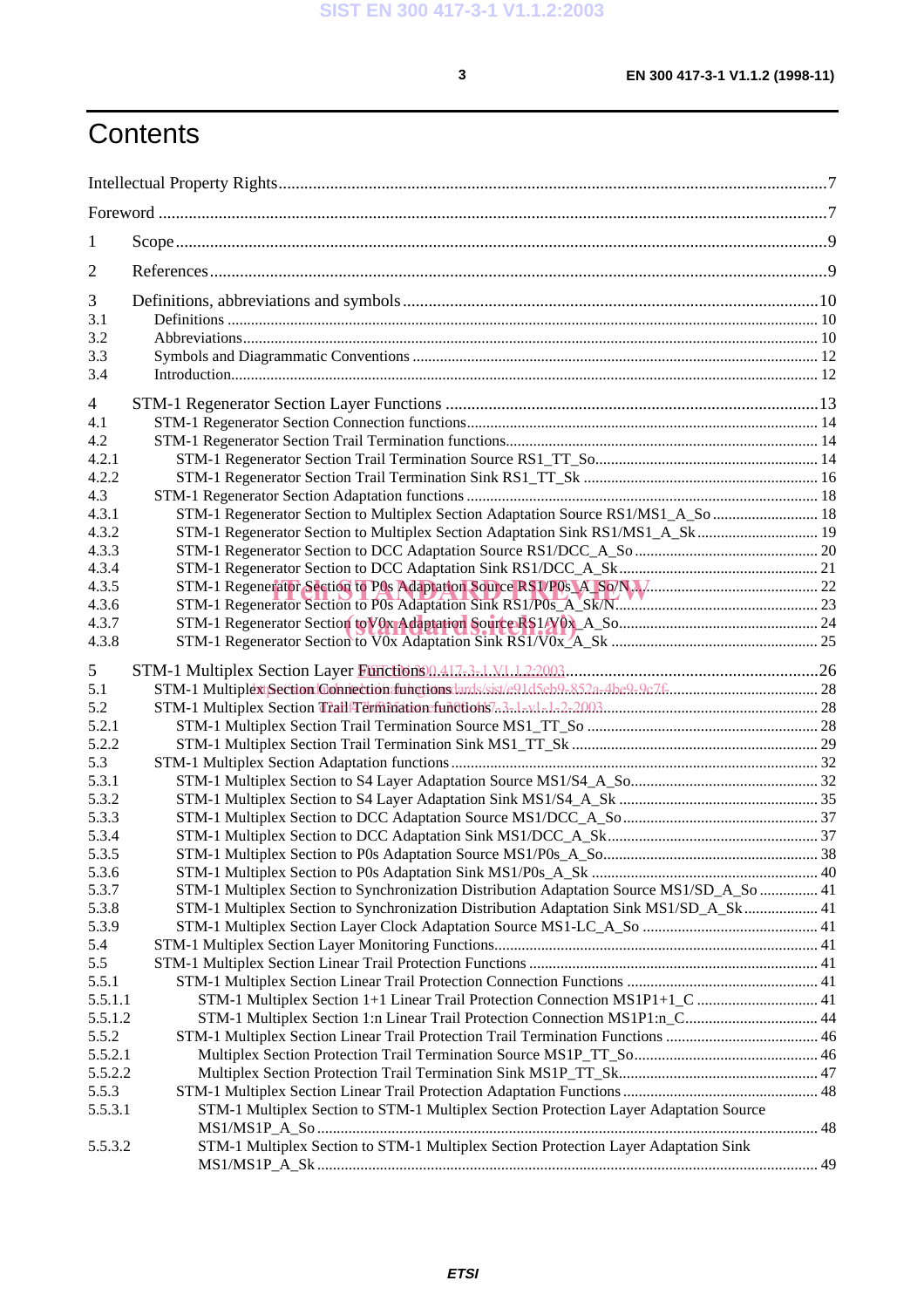| 6       |                                                                                                                                                                                                                 |  |
|---------|-----------------------------------------------------------------------------------------------------------------------------------------------------------------------------------------------------------------|--|
| 6.1     |                                                                                                                                                                                                                 |  |
| 6.2     |                                                                                                                                                                                                                 |  |
| 6.2.1   |                                                                                                                                                                                                                 |  |
| 6.2.2   |                                                                                                                                                                                                                 |  |
| 6.3     |                                                                                                                                                                                                                 |  |
| 6.3.1   | STM-4 Regenerator Section to Multiplex Section Adaptation Source RS4/MS4_A_So  56                                                                                                                               |  |
| 6.3.2   | STM-4 Regenerator Section to Multiplex Section Adaptation Sink RS4/MS4_A_Sk  57                                                                                                                                 |  |
| 6.3.3   |                                                                                                                                                                                                                 |  |
| 6.3.4   |                                                                                                                                                                                                                 |  |
| 6.3.5   |                                                                                                                                                                                                                 |  |
| 6.3.6   |                                                                                                                                                                                                                 |  |
| 6.3.7   |                                                                                                                                                                                                                 |  |
| 6.3.8   |                                                                                                                                                                                                                 |  |
| 7       |                                                                                                                                                                                                                 |  |
| 7.1     |                                                                                                                                                                                                                 |  |
| 7.2     |                                                                                                                                                                                                                 |  |
| 7.2.1   |                                                                                                                                                                                                                 |  |
| 7.2.2   |                                                                                                                                                                                                                 |  |
| 7.3     |                                                                                                                                                                                                                 |  |
| 7.3.1   |                                                                                                                                                                                                                 |  |
| 7.3.2   |                                                                                                                                                                                                                 |  |
| 7.3.3   |                                                                                                                                                                                                                 |  |
| 7.3.4   |                                                                                                                                                                                                                 |  |
| 7.3.5   |                                                                                                                                                                                                                 |  |
| 7.3.6   |                                                                                                                                                                                                                 |  |
| 7.3.7   |                                                                                                                                                                                                                 |  |
| 7.3.8   |                                                                                                                                                                                                                 |  |
| 7.3.9   | STM-4 Multiplex Section to Synchronization Distribution Adaptation Source MS4/SD_A_So  86                                                                                                                       |  |
| 7.3.10  | STM-4 Multiplex Section to Synchronization Distribution Adaptation Sink MS4/SD_A_Sk  86                                                                                                                         |  |
| 7.3.11  | STM-4 Multiplex Section Layer Clock Adaptation Source MS4-LC A Society<br>STM-4 Multiplex Section Layer Monitoring Function Source MS4-LC A Society-907f-<br>STM-4 Multiplex Section Layer Monitoring Functions |  |
| 7.4     |                                                                                                                                                                                                                 |  |
| 7.5     |                                                                                                                                                                                                                 |  |
| 7.5.1   |                                                                                                                                                                                                                 |  |
| 7.5.1.1 | STM-4 Multiplex Section 1+1 Linear Trail Protection Connection MS4P1+1_C  86                                                                                                                                    |  |
| 7.5.1.2 |                                                                                                                                                                                                                 |  |
| 7.5.2   |                                                                                                                                                                                                                 |  |
| 7.5.2.1 |                                                                                                                                                                                                                 |  |
| 7.5.2.2 |                                                                                                                                                                                                                 |  |
| 7.5.3   |                                                                                                                                                                                                                 |  |
| 7.5.3.1 | STM-4 Multiplex Section to STM-4 Multiplex Section Protection Layer Adaptation Source                                                                                                                           |  |
|         | STM-4 Multiplex Section to STM-4 Multiplex Section Protection Layer Adaptation Sink                                                                                                                             |  |
| 7.5.3.2 |                                                                                                                                                                                                                 |  |
|         |                                                                                                                                                                                                                 |  |
| 8       |                                                                                                                                                                                                                 |  |
| 8.1     |                                                                                                                                                                                                                 |  |
| 8.2     |                                                                                                                                                                                                                 |  |
| 8.2.1   |                                                                                                                                                                                                                 |  |
| 8.2.2   |                                                                                                                                                                                                                 |  |
| 8.3     |                                                                                                                                                                                                                 |  |
| 8.3.1   | STM-16 Regenerator Section to Multiplex Section Adaptation Source RS16/MS16_A_So  101                                                                                                                           |  |
| 8.3.2   | STM-16 Regenerator Section to Multiplex Section Adaptation Sink RS16/MS16_A_Sk  102                                                                                                                             |  |
| 8.3.3   |                                                                                                                                                                                                                 |  |
| 8.3.4   |                                                                                                                                                                                                                 |  |
| 8.3.5   |                                                                                                                                                                                                                 |  |
| 8.3.6   |                                                                                                                                                                                                                 |  |
| 8.3.7   |                                                                                                                                                                                                                 |  |
| 8.3.8   |                                                                                                                                                                                                                 |  |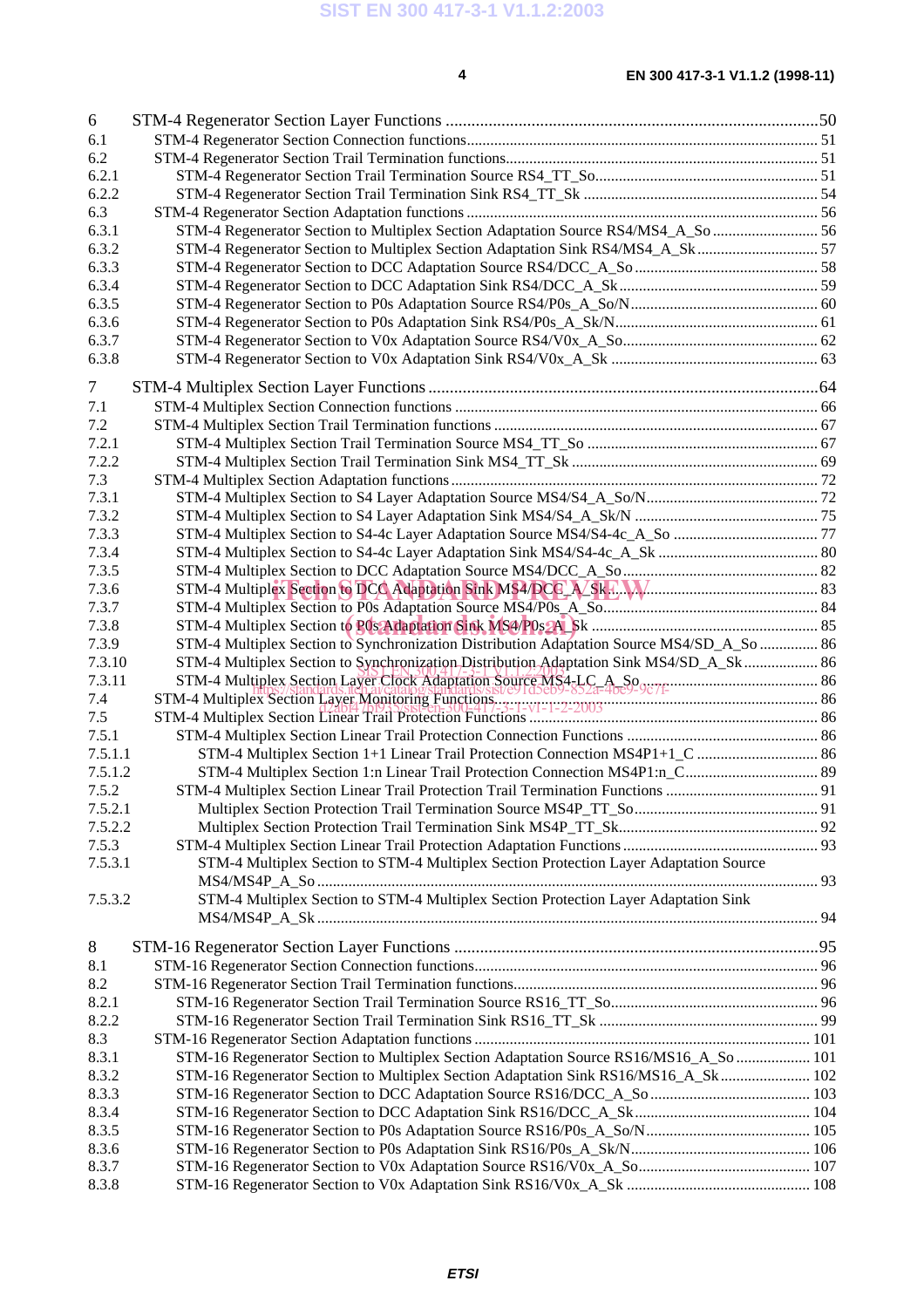#### 9 STM-16 Multiplex Section Layer Functions .......................................................................................109 9.1 STM-16 Multiplex Section Connection functions ......................................................................................... 114 9.2 STM-16 Multiplex Section Trail Termination functions ............................................................................... 114 9.2.1 STM-16 Multiplex Section Trail Termination Source MS16\_TT\_So ..................................................... 114 9.2.2 STM-16 Multiplex Section Trail Termination Sink MS16\_TT\_Sk ......................................................... 116 9.3 STM-16 Multiplex Section Adaptation functions.......................................................................................... 118 9.3.1 STM-16 Multiplex Section to S4 Layer Adaptation Source MS16/S4\_A\_So/N...................................... 118 9.3.2 STM-16 Multiplex Section to S4 Layer Adaptation Sink MS16/S4\_A\_Sk/N ......................................... 121 9.3.3 STM-16 Multiplex Section to S4-4c Layer Adaptation Source MS16/S4-4c\_A\_So/N............................. 123 9.3.4 STM-16 Multiplex Section to S4-4c Layer Adaptation Sink MS16/S4-4c\_A\_Sk/N ............................... 126 9.3.5 STM-16 Multiplex Section to DCC Adaptation Source MS16/DCC\_A\_So............................................ 128 9.3.6 STM-16 Multiplex Section to DCC Adaptation Sink MS16/DCC\_A\_Sk................................................ 129 9.3.7 STM-16 Multiplex Section to P0s Adaptation Source MS16/P0s\_A\_So................................................. 130 9.3.8 STM-16 Multiplex Section to P0s Adaptation Sink MS16/P0s\_A\_Sk .................................................... 131 9.3.9 STM-16 Multiplex Section to Synchronization Distribution Adaptation Source MS16/SD\_A\_So ......... 132 9.3.10 STM-16 Multiplex Section to Synchronization Distribution Adaptation Sink MS16/SD\_A\_Sk............. 132 9.3.11 STM-16 Multiplex Section Layer Clock Adaptation Source MS16-LC\_A\_So ....................................... 132 9.4 STM-16 Multiplex Section Layer Monitoring Functions............................................................................... 132 9.5 STM-16 Multiplex Section Linear Trail Protection Functions ...................................................................... 132 9.5.1 STM-16 Multiplex Section Linear Trail Protection Connection Functions ............................................. 132 9.5.1.1 STM-16 Multiplex Section 1+1 Linear Trail Protection Connection MS16P1+1\_C ......................... 132 9.5.1.2 STM-16 Multiplex Section 1:n Linear Trail Protection Connection MS16P1:n\_C............................ 135 9.5.2 STM-16 Multiplex Section Linear Trail Protection Trail Termination Functions ................................... 137 9.5.2.1 Multiplex Section Protection Trail Termination Source MS16P\_TT\_So........................................... 137 9.5.2.2 Multiplex Section Protection Trail Termination Sink MS16P\_TT\_Sk............................................... 138 9.5.3 STM-16 Multiplex Section Linear Trail Protection Adaptation Functions .............................................. 139 9.5.3 STM-16 Multiplex Section Linear Trail Protection Adaptation Functions<br>9.5.3.1 STM-16 Multiplex Section to STM-16 Multiplex Section Protection Layer Adaptation Source MS16/MS16P\_A\_So .......................................................................................................................... 139 9.5.3.2 STM-16 Multiplex Section to STM-16 Multiplex Section Protection Layer Adaptation Sink (standards.iteh.ai) MS16/MS16P\_A\_Sk .......................................................................................................................... 140 9.6 STM-16 Multiplex Section 2 Fibre Shared Protection Ring Functions ......................................................... 141 SIST EN 300 417-3-1 V1.1.2:2003 9.6.1 STM-16 Multiplex Section 2 Fibre Shared Protection Ring Connection MS16P2fsh\_C......................... 141 https://standards.iteh.ai/catalog/standards/sist/e91d5eb9-852a-4be9-9c7f-9.6.2 STM-16 Multiplex Section 2 Fibre Shared Protection Ring Trail Termination Functions ...................... 145 9.6.2.1 STM-16 Multiplex Section 2 Fibre Shared Protection Ring Trail Termination Source MS16P2fsh\_TT\_So............................................................................................................................ 145 9.6.2.2 STM-16 Multiplex Section 2 Fibre Shared Protection Ring Trail Termination Sink MS16P2fsh\_TT\_Sk ............................................................................................................................ 146 9.6.3 STM-16 Multiplex Section 2 Fibre Shared Protection Ring Adaptation Functions ................................. 147 9.6.3.1 STM-16 Multiplex Section to STM-16 Multiplex Section 2 Fibre Shared Protection Ring Adaptation Source MS16/MS16P2fsh\_A\_So..................................................................................... 147 9.6.3.2 STM-16 Multiplex Section to STM-16 Multiplex Section 2 Fibre Shared Protection Ring Adaptation Sink MS16/MS16P2fsh\_A\_Sk......................................................................................... 148 9.7 STM-16 Multiplex Section 4 Fibre Shared Protection Ring Functions ......................................................... 149 9.7.1 STM-16 Multiplex Section 4 Fibre Shared Protection Ring Connection MS16P4fsh\_C......................... 149 9.7.2 STM-16 Multiplex Section 4 Fibre Shared Protection Ring Trail Termination Functions ...................... 149 9.7.2.1 STM-16 Multiplex Section 4 Fibre Shared Protection Ring Trail Termination Source MS16P4fsh\_TT\_So............................................................................................................................ 149 9.7.2.2 STM-16 Multiplex Section 4 Fibre Shared Protection Ring Trail Termination Sink MS16P4fsh\_TT\_Sk ............................................................................................................................ 149 9.7.3 STM-16 Multiplex Section 4 Fibre Shared Protection Ring Adaptation Functions ................................. 149 9.7.3.1 STM-16 Multiplex Section to STM-16 Multiplex Section 4 Fibre Shared Protection Ring Adaptation Source MS16/MS16P4fsh\_A\_So..................................................................................... 149 9.7.3.2 STM-16 Multiplex Section to STM-16 Multiplex Section 4 Fibre Shared Protection Ring Adaptation Sink MS16/MS16P4fsh\_A\_Sk......................................................................................... 149

#### **ETSI**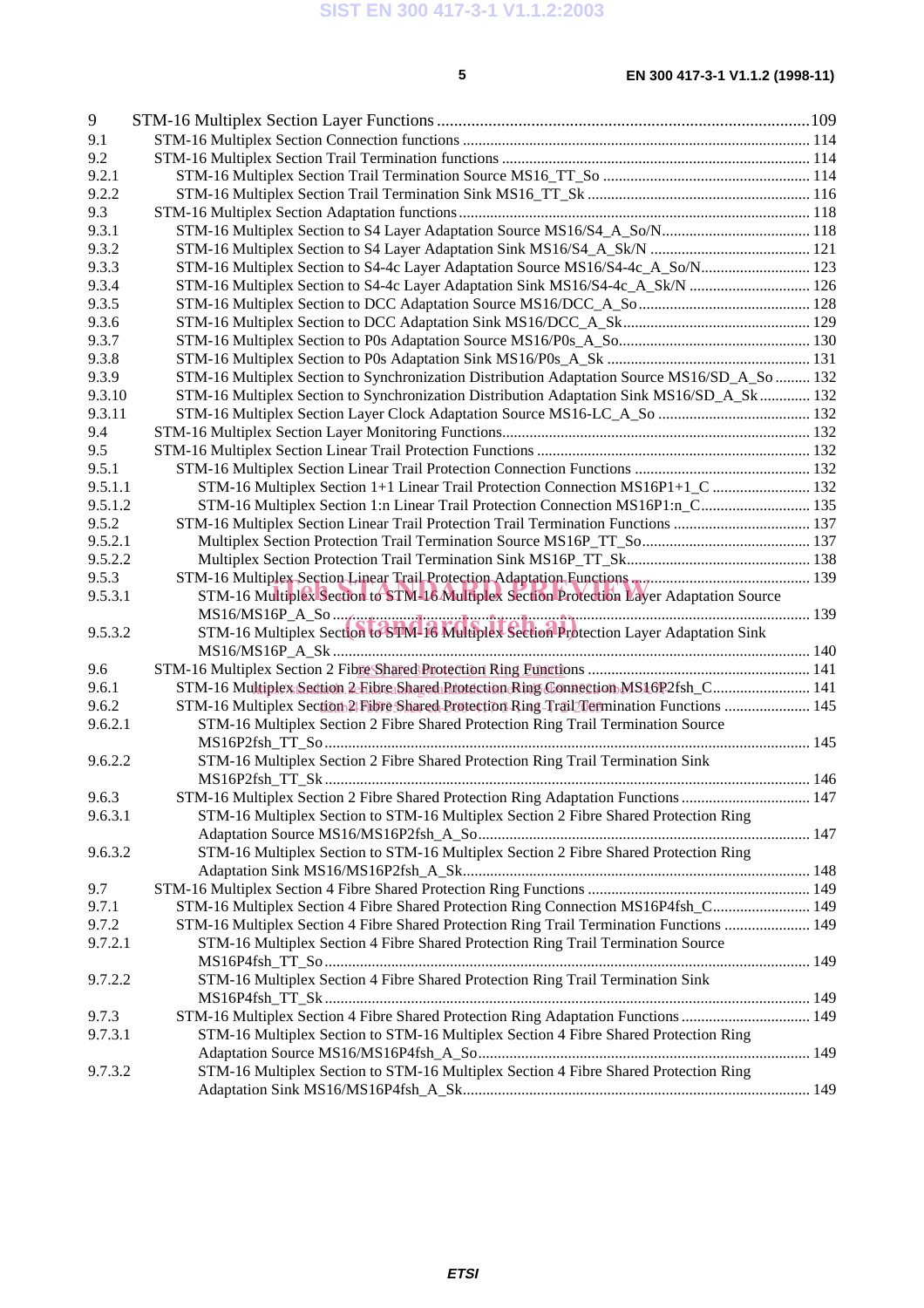| 10                             |                                                                                                                           |  |
|--------------------------------|---------------------------------------------------------------------------------------------------------------------------|--|
| 11                             |                                                                                                                           |  |
|                                | <b>Annex A (normative):</b><br>Generic specification of linear protection switching operation 150                         |  |
| A.1                            |                                                                                                                           |  |
| A.2                            |                                                                                                                           |  |
| A.3                            |                                                                                                                           |  |
| A.4                            |                                                                                                                           |  |
| A.5                            |                                                                                                                           |  |
| A.6                            |                                                                                                                           |  |
| A.7<br>A.7.1<br>A.7.2<br>A.7.3 |                                                                                                                           |  |
| A.8                            |                                                                                                                           |  |
| A.9                            |                                                                                                                           |  |
|                                | <b>Annex B (informative):</b>                                                                                             |  |
|                                | <b>Annex C</b> (informative):<br><b>iTeh STANDARD PREVIEW</b><br>MS protection examples                                   |  |
|                                | <b>Annex D</b> (informative):                                                                                             |  |
|                                |                                                                                                                           |  |
|                                | https://standards.iteh.ai/catalog/standards/sist/e91d5eb9-852a-4be9-9c7f-<br>d2abf47bf935/sist-en-300-417-3-1-v1-1-2-2003 |  |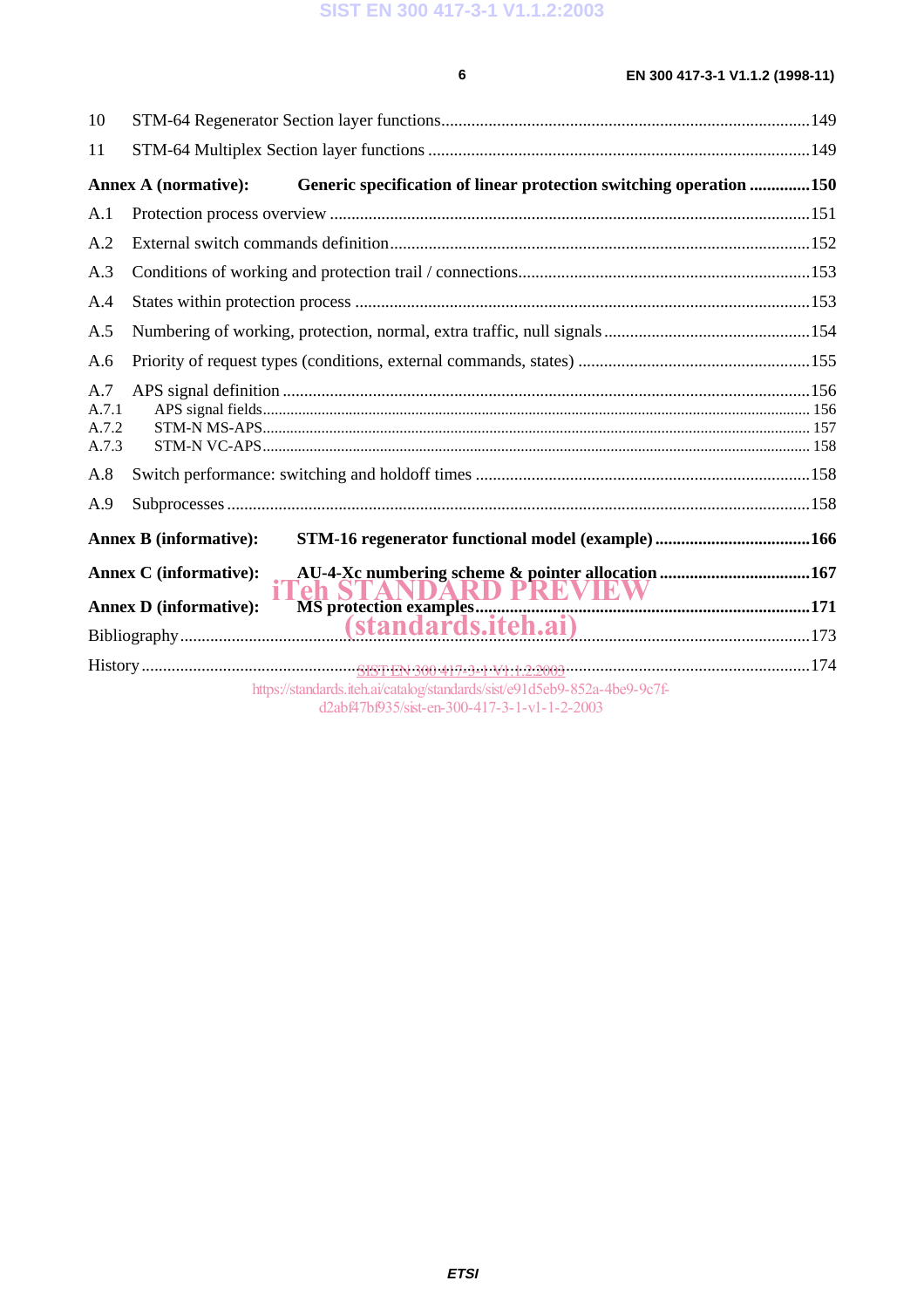## Intellectual Property Rights

IPRs essential or potentially essential to the present document may have been declared to ETSI. The information pertaining to these essential IPRs, if any, is publicly available for **ETSI members and non-members**, and can be found in SR 000 314: *"Intellectual Property Rights (IPRs); Essential, or potentially Essential, IPRs notified to ETSI in respect of ETSI standards"*, which is available **free of charge** from the ETSI Secretariat. Latest updates are available on the ETSI Web server (http://www.etsi.org/ipr).

Pursuant to the ETSI IPR Policy, no investigation, including IPR searches, has been carried out by ETSI. No guarantee can be given as to the existence of other IPRs not referenced in SR 000 314 (or the updates on the ETSI Web server) which are, or may be, or may become, essential to the present document.

#### Foreword

This European Standard (Telecommunications series) has been produced by ETSI Technical Committee Transmission and Multiplexing (TM).

The present document is one of a family of documents that has been produced in order to provide inter-vendor and inter-operator compatibility of Synchronous Digital Hierarchy (SDH) equipment.

The present document is part 3-1 of a multi-part EN covering the Generic requirements of transport functionality of equipment, as identified below:

- Part 1-1: "Generic processes and performance".
- Part 1-2: "General information about Implementation Conformance Statement (ICS) proforma".
- Part 1-3 "Generic processes and performance; Abstract Test Suite (ATS)".
- Part 2-1: "Synchronous Digital Hierarchy (SDH) and Plesiochronous Digital Hierarchy (PDH) physical section layer functions".//standards.iteh.ai/catalog/standards/sist/e91d5eb9-852a-4be9-9c7f-
- Part 2-2: "Synchronous Digital Hierarchy (SDH) and Plesiochronous Digital Hierarchy (PDH) physical section layer functions; Implementation Conformance Statement (ICS) proforma specification".
- Part 2-3: "Synchronous Digital Hierarchy (SDH) and Plesiochronous Digital Hierarchy (PDH) physical section layer functions; Abstract Test Suite (ATS)".

**Part 3-1: "Synchronous Transport Module-N (STM-N) regenerator and multiplex section layer functions".**

- Part 3-2: "Synchronous Transport Module-N (STM-N) regenerator and multiplex section layer functions; Implementation Conformance Statement (ICS) proforma specification".
- Part 3-3: "Synchronous Transport Module-N (STM-N) regenerator and multiplex section layer functions; Abstract Test Suite (ATS)".
- Part 4-1: "Synchronous Digital Hierarchy (SDH) path layer functions".
- Part 4-2: "Synchronous Digital Hierarchy (SDH) path layer functions; Implementation Conformance Statement (ICS) proforma specification".
- Part 4-3: "Synchronous Digital Hierarchy (SDH) path layer functions; Abstract Test Suite (ATS)".
- Part 5-1: "Plesiochronous Digital Hierarchy (PDH) path layer functions".
- Part 5-2: "Plesiochronous Digital Hierarchy (PDH) path layer functions; Implementation Conformance Statement (ICS) proforma specification".
- Part 5-3: "Plesiochronous Digital Hierarchy (PDH) path layer functions; Abstract Test Suite (ATS)".
- Part 6-1: "Synchronization layer functions".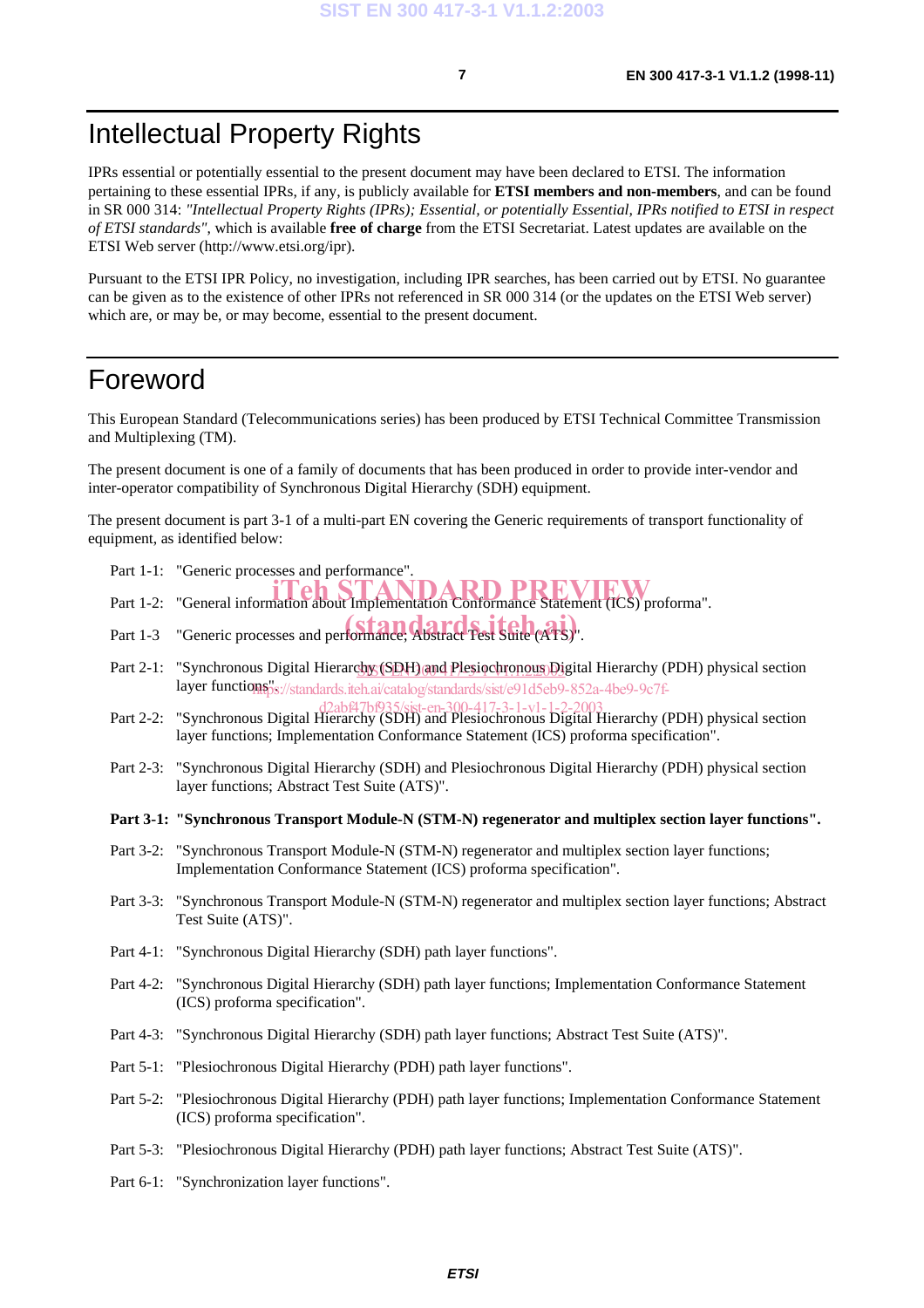Part 6-2: "Synchronization layer functions; Implementation Conformance Statement (ICS) proforma specification".

Part 6-3: "Synchronization layer functions; Abstract Test Suite (ATS)".

Part 7-1: "Auxiliary layer functions".

Part 7-2: "Auxiliary layer functions; Implementation Conformance Statement (ICS) proforma specification".

Part 7-3: "Auxiliary layer functions; Abstract Test Suite (ATS)".

Parts 2 to 7 specify the layers and their atomic functions.

NOTE 1: The present document does not currently address configuration management.

NOTE 2: The SDH radio equipment functional blocks are addressed by ETSI WG TM4.

Various of the above parts have previously been published as parts of ETS 300 417.

They have been converted to parts of EN 300 417 without technical changes, but some editorial changes have been necessary (e.g. references). In particular:

- Parts 2-1 and 3-2 have been modified to take account of editorial errors present in edition 1.
- Part 1-1 has had its title change of to align with other parts published at a later date.

Also note that in the meantime parts 8-1, 8-2 and 8-3 have been stopped.

| <b>Transposition dates</b>                                                                                                                                                                                                       |                   |
|----------------------------------------------------------------------------------------------------------------------------------------------------------------------------------------------------------------------------------|-------------------|
| Date of adoption of this EN:                                                                                                                                                                                                     | 4 April 1997      |
| Date of latest announcement of this EN (doa): $(standards.iteh. ai)$                                                                                                                                                             | 30 September 1997 |
| Date of latest publication of new National Standard 20 417-3-1 V1.1.2:2003<br>or endorsement of this EN (dop/e)ards.iteh.ai/catalog/standards/sist/e91d5eb9-852a3 flx92-967 f998<br>d2abf47bf935/sist-en-300-417-3-1-v1-1-2-2003 |                   |
| Date of withdrawal of any conflicting National Standard (dow):                                                                                                                                                                   | 31 March 1998     |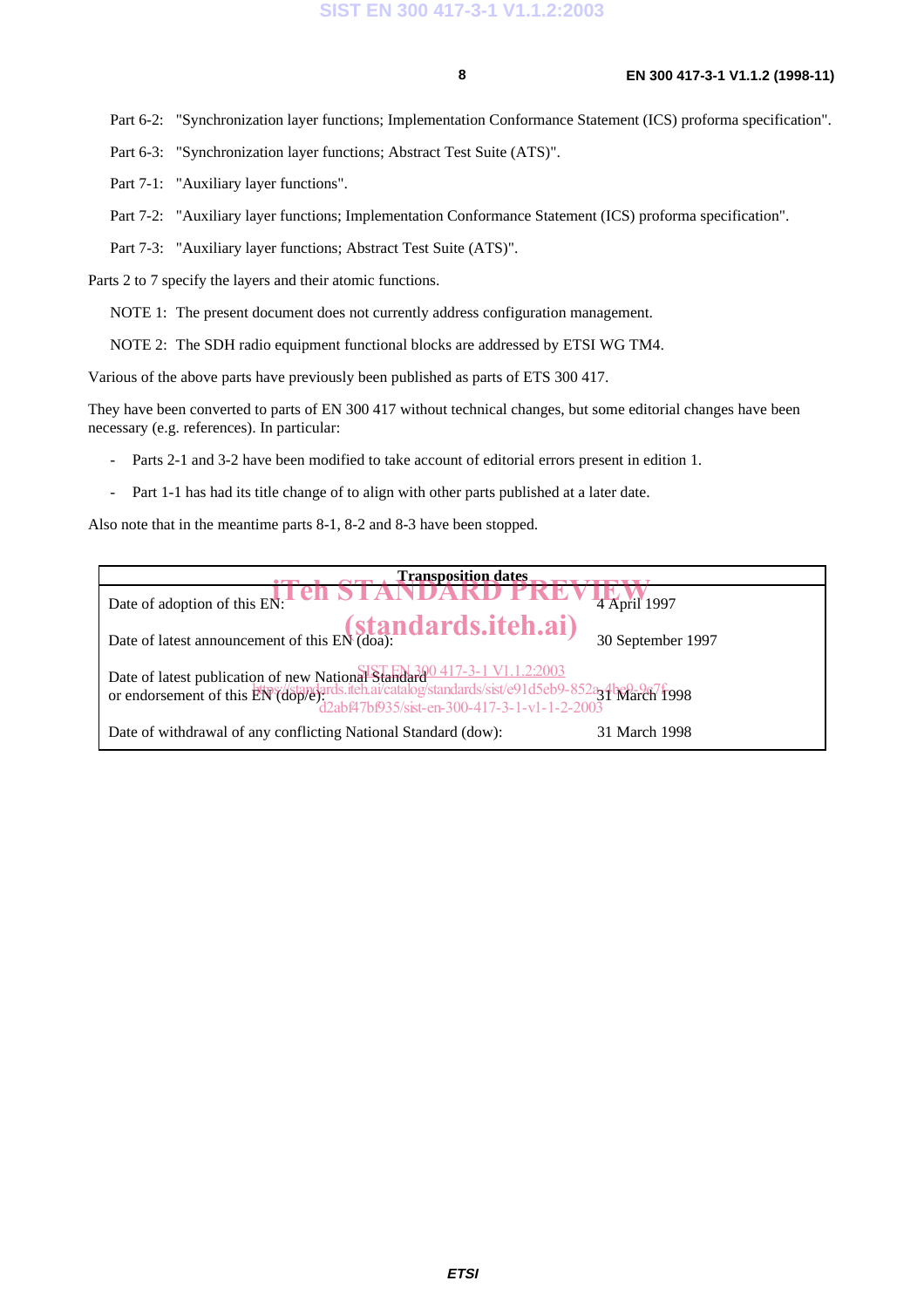## 1 Scope

The present document specifies a library of basic building blocks and a set of rules by which they are combined in order to describe transport functionality of equipment. The library comprises the functional building blocks needed to completely specify the generic functional structure of the European Transmission Hierarchies. Equipment which is compliant with the present document needs to be describable as an interconnection of a subset of these functional blocks contained within the present document. The interconnections of these blocks need to obey the combination rules given. The generic functionality is described in EN 300 417-1-1 [3].

### 2 References

The following documents contain provisions which, through reference in this text, constitute provisions of the present document.

- References are either specific (identified by date of publication, edition number, version number, etc.) or non-specific.
- For a specific reference, subsequent revisions do not apply.
- For a non-specific reference, the latest version applies.
- A non-specific reference to an ETS shall also be taken to refer to later versions published as an EN with the same number.
- [1] ETS 300 147<sup>-</sup> Transmission and Multiplexing (TM); Synchronous Digital Hierarchy (SDH);<br>Multiplexing structure<sup>"</sup> Multiplexing structure".
- ETS 300 166 (1993). Transmission and Multiplexing (TM); Physical and electrical characteristics of hierarchical digital interfaces for equipment using the 2 048 kbit/s - based plesiochronous or synchronous digital his  $\sqrt{364600417-3}$  -  $1 \times 1.22003$ synchronous digital hierarchies 300 417-3-1 V1.1.2:2003 https://standards.iteh.ai/catalog/standards/sist/e91d5eb9-852a-4be9-9c7f-
- [3] EN 300 417-1-1d <sup>2</sup>a ransport and Multiplexing (TM); Generic requirements of transport functionality of equipment; Part 1-1: Generic processes and performance".
- [4] EN 300 417-4-1: "Transmission and Multiplexing (TM); Generic requirements of transport functionality of equipment; Part 4-1: Synchronous Digital Hierarchy (SDH) path layer functions".
- [5] EN 300 417–6–1: "Transmission and Multiplexing (TM); Generic requirements of transport functionality of equipment; Part 6-1: Synchronization distribution layer functions".
- [6] ETS 300 746: "Transmission and Multiplexing (TM); Synchronous Digital Hierarchy (SDH); Network protection schemes; Automatic Protection Switch (APS) protocols and operation".
- [7] ITU-T Recommendation G.783: "Characteristics of synchronous digital hierarchy (SDH) equipment functional blocks".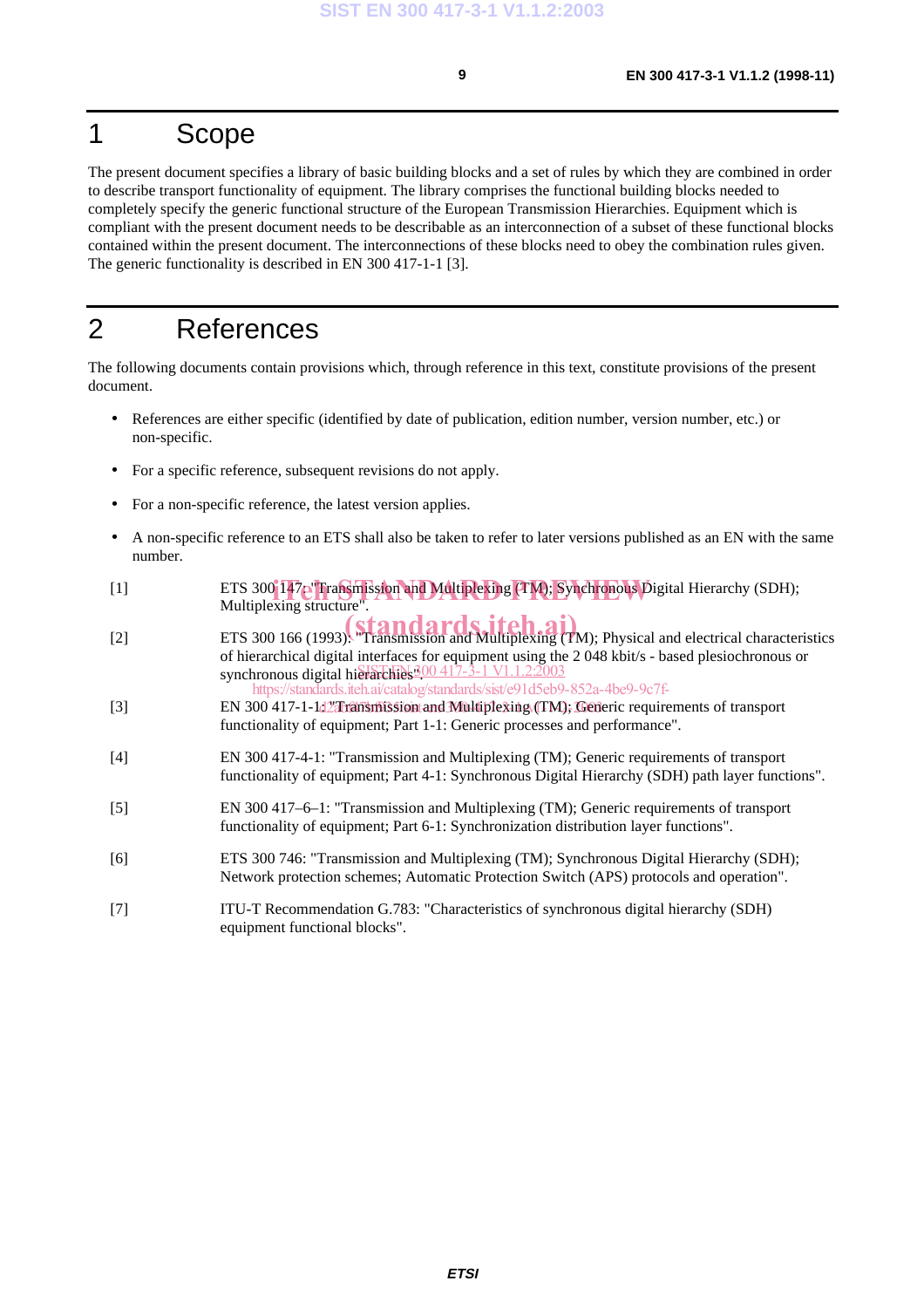## 3 Definitions, abbreviations and symbols

## 3.1 Definitions

The functional definitions are described in EN 300 417-1-1 [3].

#### 3.2 Abbreviations

For the purposes of the present document, the following abbreviations apply:

| A             | Adaptation function                                                |
|---------------|--------------------------------------------------------------------|
| AcTI          | Accepted Trace Identifier                                          |
| ADM           | Add-Drop Multiplexer                                               |
| AI            | Adapted Information                                                |
| AIS           | Alarm Indication Signal                                            |
| AP            | <b>Access Point</b>                                                |
| APId          | <b>Access Point Identifier</b>                                     |
| <b>APS</b>    | <b>Automatic Protection Switch</b>                                 |
| AU            | <b>Administrative Unit</b>                                         |
| AUG           | Administrative Unit Group                                          |
| $AU-n$        | Administrative Unit, level n                                       |
| BER           | <b>Bit Error Ratio</b>                                             |
| BIP           | <b>Bit Interleaved Parity</b>                                      |
| BIP-N         | Bit Interleaved Parity, width NDARD PREVIEW                        |
| C             | Connection function                                                |
| CI            |                                                                    |
| <b>CK</b>     | Characteristic Information ndards.itch.ai)<br>ClocK                |
| <b>CM</b>     | <b>Connection Matrix</b>                                           |
| CP            | SIST EN 300 417-3-1 V1.1.2:2003<br><b>Connection Point</b>         |
| <b>CS</b>     | Clock Source (15 and 2015) standards/sixt/e91d5eb9-852a-4be9-9c7f- |
| D             | d2abf47bf935/sist-en-300-417-3-1-v1-1-2-2003<br>Data               |
|               |                                                                    |
| <b>DCC</b>    | Data Communications Channel                                        |
| <b>DEC</b>    | <b>DECrement</b>                                                   |
| <b>DEG</b>    | DEGraded                                                           |
| <b>DEGTHR</b> | <b>DEGraded THReshold</b>                                          |
| <b>EBC</b>    | <b>Errored Block Count</b>                                         |
| ECC           | <b>Embedded Communications Channel</b>                             |
| ECC(x)        | Embedded Communications Channel, layer x                           |
| <b>EDC</b>    | <b>Error Detection Code</b>                                        |
| <b>EDCV</b>   | <b>Error Detection Code Violation</b>                              |
| EMF           | <b>Equipment Management Function</b>                               |
| EQ            | EQuipment                                                          |
| <b>ES</b>     | <b>Electrical Section</b>                                          |
| ES            | <b>Errored Second</b>                                              |
| ExTI          | <b>Expected Trace Identifier</b>                                   |
| $F_B$         | Far-end Block                                                      |
| <b>FAS</b>    | Frame Alignment Signal                                             |
| FOP           | <b>Failure Of Protocol</b>                                         |
| FS            | Frame Start signal                                                 |
| HO            | Higher Order                                                       |
| <b>HOVC</b>   | Higher Order Virtual Container                                     |
| HP            | Higher order Path                                                  |
| ID            | <b>IDentifier</b>                                                  |
| $_{\rm IF}$   | In Frame state                                                     |
| <b>INC</b>    | <b>INCrement</b>                                                   |
| <b>INV</b>    | <b>INValid</b>                                                     |
| LC            | <b>Link Connection</b>                                             |
| <b>LO</b>     | Lower Order                                                        |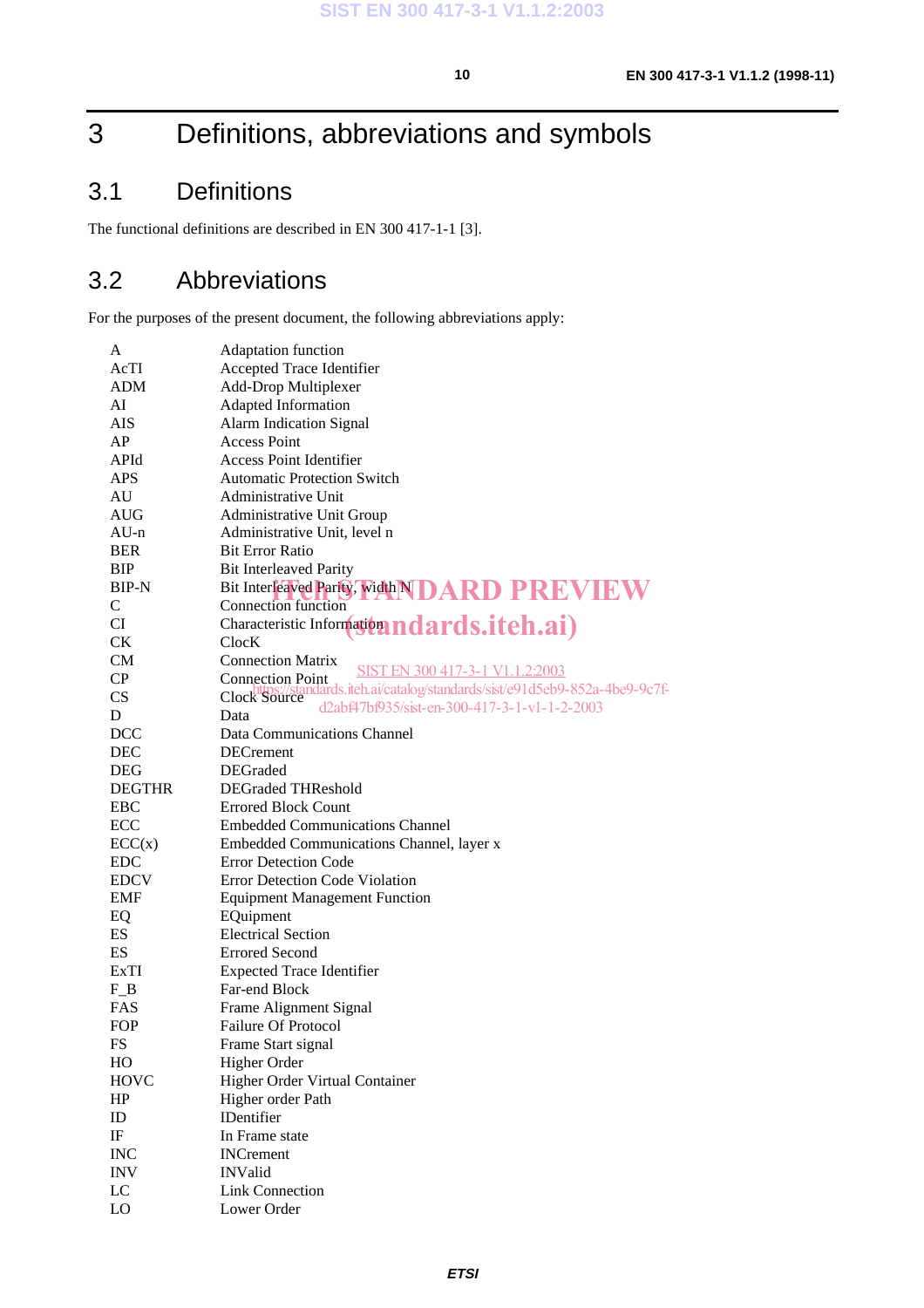| <b>LOA</b>            | Loss Of Alignment; generic for LOF, LOM, LOP                              |
|-----------------------|---------------------------------------------------------------------------|
| LOF                   | Loss Of Frame                                                             |
| <b>LOP</b>            | Loss Of Pointer                                                           |
| LOS                   | Loss Of Signal                                                            |
| LOVC                  | Lower Order Virtual Container                                             |
| MC                    | <b>Matrix Connection</b>                                                  |
| <b>MCF</b>            | <b>Message Communications Function</b>                                    |
| MDT                   | Mean Down Time                                                            |
| mei                   | maintenance event information                                             |
| МI                    | Management Information                                                    |
| M <sub>O</sub>        | <b>Managed Object</b>                                                     |
| <b>MON</b>            | <b>MONitored</b>                                                          |
| MP                    | <b>Management Point</b>                                                   |
| MS                    | Multiplex Section                                                         |
| MS1                   |                                                                           |
|                       | STM-1 Multiplex Section                                                   |
| <b>MS16</b>           | STM-16 Multiplex Section                                                  |
| MS4                   | STM-4 Multiplex Section                                                   |
| MSB                   | Most Significant Bit                                                      |
| <b>MSOH</b>           | Multiplex Section OverHead                                                |
| <b>MSP</b>            | <b>Multiplex Section Protection</b>                                       |
| <b>MSPG</b>           | Multiplex Section Protection Group                                        |
| <b>NC</b>             | Not Connected                                                             |
| $N_B$                 | Near-end Block                                                            |
| <b>NC</b>             | <b>Network Connection</b>                                                 |
| <b>NDF</b>            | New Data Flag                                                             |
| <b>NE</b>             | Network Element                                                           |
| <b>NMON</b>           | Not MONitored STANDARD PREVIEW                                            |
| <b>NNI</b>            | Network Node Interface                                                    |
| NU                    | National Use (bits, by Esandards.iteh.ai)                                 |
| <b>NU<sub>x</sub></b> | National Use, bit rate order x                                            |
| <b>OAM</b>            | Operation, Administration and Maintenance V1.1.2:2003                     |
| <b>OFS</b>            | Out of Frame Second ch.ai/catalog/standards/sist/e91d5eb9-852a-4be9-9c7f- |
| <b>OOF</b>            | Out Of Frame state bf47bf935/sist-en-300-417-3-1-v1-1-2-2003              |
| <b>OS</b>             | <b>Optical Section</b>                                                    |
| OSI(x)                | Open Systems Interconnection, layer x                                     |
| OW                    | Order Wire                                                                |
| P                     | Protection                                                                |
| $P_A$                 | Protection Adaptation                                                     |
| $P_{C}$               | <b>Protection Connection</b>                                              |
| $P_T$                 |                                                                           |
|                       |                                                                           |
|                       | <b>Protection Trail Termination</b>                                       |
| <b>PDH</b>            | Plesiochronous Digital Hierarchy                                          |
| PJE                   | <b>Pointer Justification Event</b>                                        |
| <b>PM</b>             | Performance Monitoring                                                    |
| Pn                    | Plesiochronous signal, level n                                            |
| POH                   | Path OverHead                                                             |
| <b>PRC</b>            | Primary Reference Clock                                                   |
| PS                    | <b>Protection Switching</b>                                               |
| <b>PSC</b>            | <b>Protection Switch Count</b>                                            |
| <b>PTR</b>            | PoinTeR                                                                   |
| QOS                   | Quality Of Service                                                        |
| <b>RDI</b>            | <b>Remote Defect Indication</b>                                           |
| REI                   | <b>Remote Error Indication</b>                                            |
| RI                    | Remote Information                                                        |
| RP                    | Remote Point                                                              |
| <b>RS</b>             | <b>Regenerator Section</b>                                                |
| RS1                   | STM-1 Regenerator Section                                                 |
| <b>RS16</b>           | <b>STM-16 Regenerator Section</b>                                         |
| RS4                   | <b>STM-4 Regenerator Section</b>                                          |
| RSOH                  | <b>Regenerator Section OverHead</b><br>Received Trace Identifier          |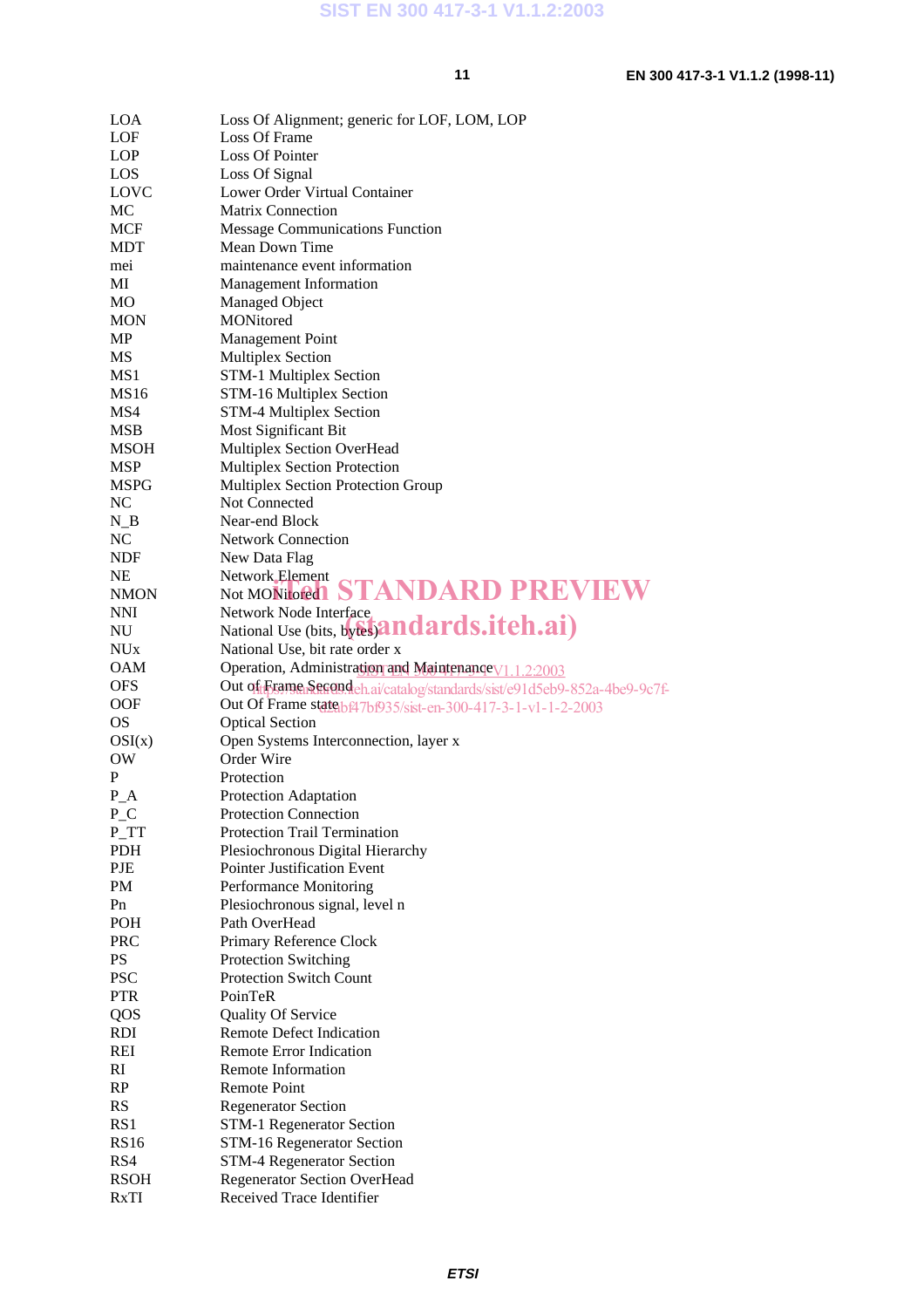| S4          | VC-4 path layer                                                            |
|-------------|----------------------------------------------------------------------------|
| SASE        | <b>Stand-Alone Synchronization Equipment</b>                               |
| SD          | Synchronization Distribution layer, Signal Degrade                         |
| <b>SDH</b>  | Synchronous Digital Hierarchy                                              |
| SEC         | <b>SDH Equipment Clock</b>                                                 |
| SF          | Signal Fail                                                                |
| Sk          | Sink                                                                       |
| <b>SNC</b>  | <b>Sub-Network Connection</b>                                              |
| SNC/I       | Inherently monitored Sub-Network Connection protection                     |
| SNC/N       | Non-intrusively monitored Sub-Network Connection protection                |
| SNC/S       | Sublayer monitored Sub-Network Connection protection                       |
| So          | Source                                                                     |
| SOH         | <b>Section OverHead</b>                                                    |
| SPRING      | <b>Shared Protection RING</b>                                              |
| SR          | <b>Selected Reference</b>                                                  |
| <b>SSD</b>  | Server Signal Degrade                                                      |
| <b>SSF</b>  | Server Signal Fail                                                         |
| <b>SSM</b>  | <b>Synchronization Status Message</b>                                      |
| SSU         | <b>Synchronization Supply Unit</b>                                         |
| <b>STM</b>  | <b>Synchronous Transport Module</b>                                        |
| STM-N       | Synchronous Transport Module, level N                                      |
| <b>TCP</b>  | <b>Termination Connection Point</b>                                        |
| TI          | Timing Information                                                         |
| <b>TIM</b>  | <b>Trace Identifier Mismatch</b>                                           |
| TM          | Transmission_Medium                                                        |
| TMN         | Telecommunications Management Network                                      |
| TP          | PREVIEW<br>Timing Point en STANDARD                                        |
| TPmode      | <b>Termination Point mode</b>                                              |
| TS          | standards.iteh.ai)<br>Time Slot                                            |
| TSD         | Trail Signal Degrade                                                       |
| <b>TSF</b>  | Trail Signal Fail<br>SIST EN 300 417-3-1 V1.1.2:2003                       |
| <b>TT</b>   | Trail Fermination dunction catalog/standards/sist/e91d5eb9-852a-4be9-9c7f- |
| TTI         | Trail Trace Identifiera 7bf935/sist-en-300-417-3-1-v1-1-2-2003             |
| <b>TTs</b>  | Trail Termination supervisory function                                     |
| TxTI        | <b>Transmitted Trace Identifier</b>                                        |
| <b>UNEQ</b> | <b>UNEQuipped</b>                                                          |
| <b>UNI</b>  | User Network Interface                                                     |
| <b>USR</b>  | USeR channels                                                              |
| V0          | 64 kbit/s contradirectional data layer                                     |
| <b>VC</b>   | Virtual Container                                                          |
| VC-n        | Virtual Container, level-n                                                 |
| W           | Working                                                                    |

## 3.3 Symbols and Diagrammatic Conventions

The symbols and diagrammatic conventions are described in EN 300 417-1-1 [3].

#### 3.4 Introduction

The atomic functions defining the regenerator and multiplex section layers are described below (clause 4 onwards).

#### **ETSI**